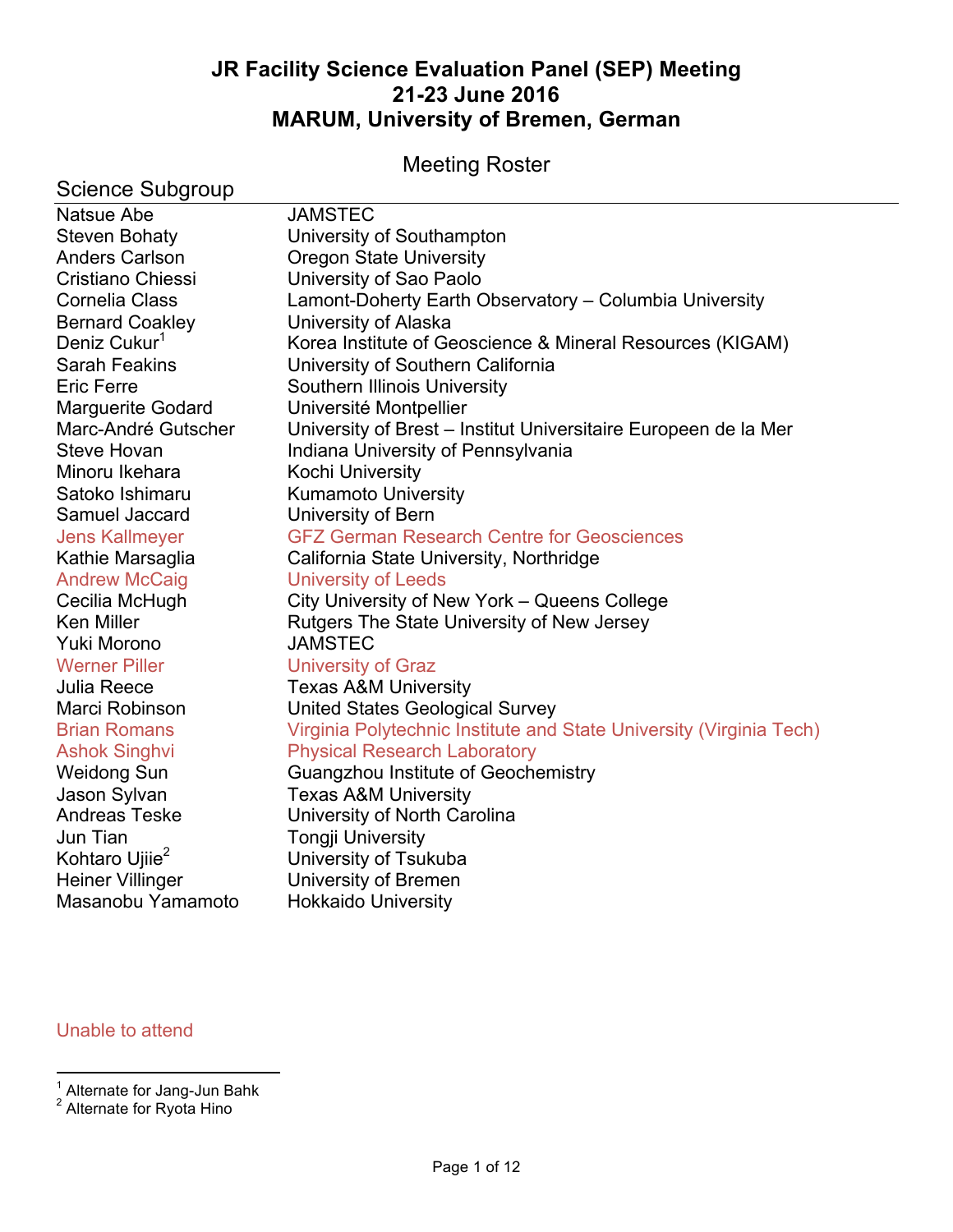# Site Subgroup

| Juichiro Ashi             | University of Tokyo                                          |
|---------------------------|--------------------------------------------------------------|
| Rebecca Bell              | Imperial College of London                                   |
| <b>Cara Burberry</b>      | University of Nebraska - Lincoln                             |
| <b>Calvin Campbell</b>    | Geological Survey of Canada - Atlantic                       |
| <b>Ben Clennell</b>       | Commonwealth Scientific and Industrial Research Org. (CSIRO) |
| Roger Flood <sup>3</sup>  | <b>Stony Brook University</b>                                |
| Gilles Guerin             | Lamont-Doherty Earth Observatory of Columbia University      |
| Seung-Sep Kim             | <b>Chungnam National University</b>                          |
| Sebastian Krastel         | Christian-Albrechts University at Kiel                       |
| Jiabiao Li                | Second Institute of Oceanography                             |
| Johanna Lofi <sup>4</sup> | Université de Montpellier - Géosciences Montpellier          |
| David Mallinson           | East Carolina University (SEP Co-Chair)                      |
| Dhananjai Pandey          | National Center for Antarctic and Ocean Research             |
| <b>Robert Pockalny</b>    | University of Rhode Island                                   |
| <b>Michael Riedel</b>     | <b>GEOMAR</b> – Helmholtz Centre for Ocean Research Kiel     |
| Zhen Sun                  | South China Sea Institute of Oceanology                      |
| <b>Helenice Vital</b>     | Universidade Federal do Rio Grande do Norte                  |
| Peter Vrolijk             | ExxonMobil Upstream Research Co.                             |
| Lindsay Worthington       | University of New Mexico                                     |

# Liaisons and Observers

| Jamie Austin           | <b>IODP Forum Chair - University of Texas at Austin</b>                    |
|------------------------|----------------------------------------------------------------------------|
| <b>Rita Bauer</b>      | <b>IODP Science Support Office (SSO) - UCSD/SIO</b>                        |
| Nobu Eguchi            | <b>JAMSTEC Center for Deep Earth Exploration (CDEX)</b>                    |
| <b>Holly Given</b>     | IODP Science Support Office (SSO) - UCSD/SIO                               |
| Tom Janecek            | <b>National Science Foundation (NSF)</b>                                   |
| Yoshi Kawamura         | <b>JAMSTEC</b>                                                             |
| Hanno Kinkel           | <b>GEOMAR</b>                                                              |
| Adam Klaus             | <b>JRSO-TAMU</b>                                                           |
| <b>Anthony Koppers</b> | JOIDES Resolution Facility Board Chair – Oregon State University           |
| Denise Kulhanek        | <b>JRSO-TAMU</b>                                                           |
| Gilles Lericolais      | European Consortium for Ocean Res. Drilling (ECORD) Facility Board (Chair) |
| Leah LeVay             | <b>JRSO-TAMU</b>                                                           |
| Mitch Malone           | <b>JRSO-TAMU</b>                                                           |
| Sally Morgan           | ECORD Science Office (ESO) - University of Leicester                       |
| Angela Slagle          | USSSP-LDEO                                                                 |
| <b>Shouting Tuo</b>    | <b>IODP China – Tongji University</b>                                      |
|                        | Michiko Yamamoto IODP Science Support Office (SSO) - UCSD/SIO              |

## Unable to attend

 $\frac{3}{3}$ Alternate for Sean Gulick

<sup>&</sup>lt;sup>4</sup> Alternate for Louis Géli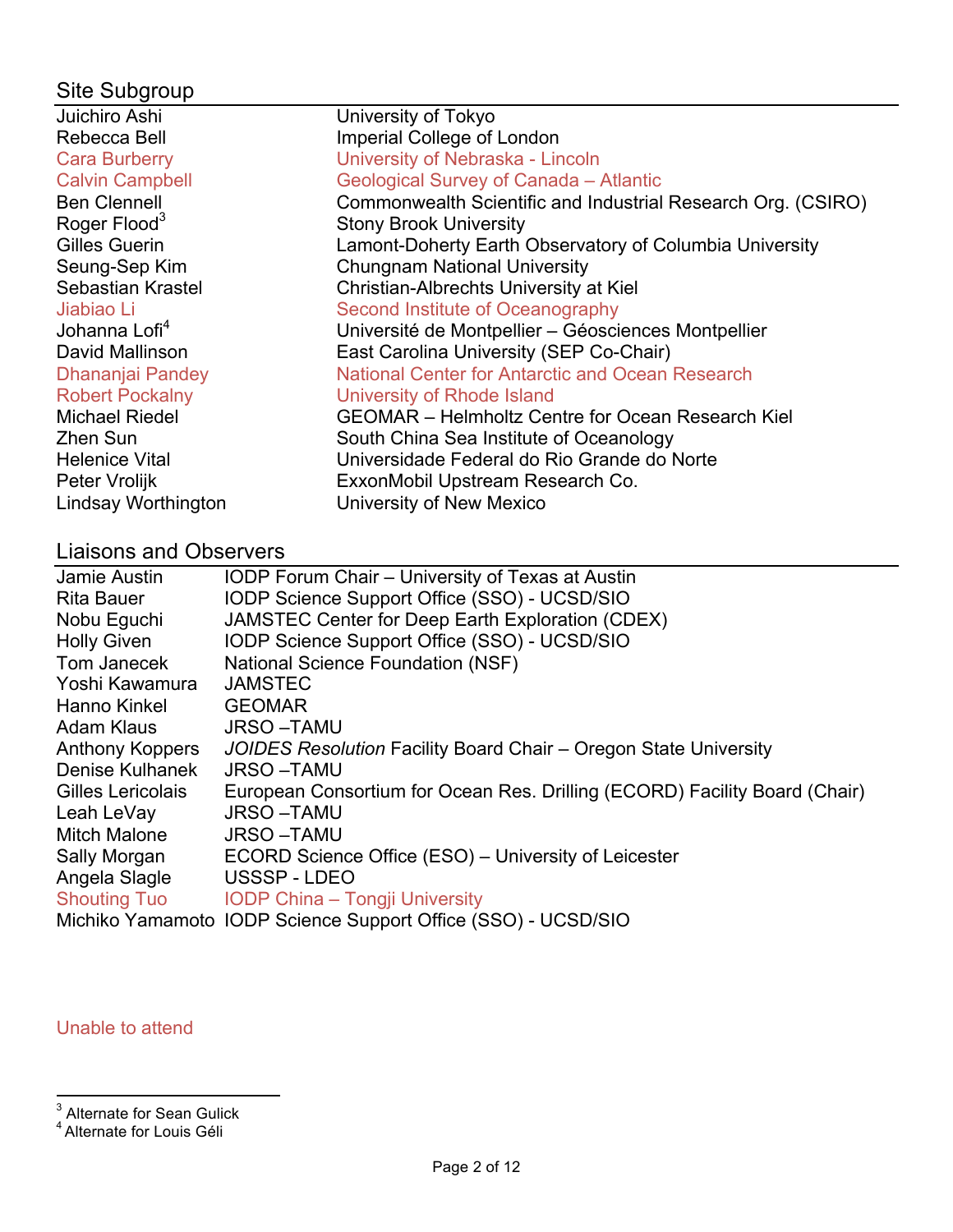# **JR Facility Science Evaluation Panel (SEP) Meeting 21-23 June 2016 MARUM, University of Bremen, Germany**

## Meeting Minutes

#### **Tuesday 21 June 2016 09:00-17:30**

#### **1. Welcome and Introductions**

Science Evaluation Panel (SEP) Co-Chair, Dr. Ken Miller, welcomed the SEP to Bremen, Germany.

#### *1.1 Call to Order*

Dr. Miller called the meeting to order with a welcome and an introduction of Dr. Michael Schulz, the Director of the Center for Marine Environmental Sciences (MARUM) at the University of Bremen.

#### *1.2 Welcome to MARUM and Bremen*

Dr. Michael Schulz welcomed the SEP to MARUM and provided information regarding MARUM and their ongoing programs.

#### *1.3 Panel Charge, thanks to past members, and self-introductions*

Dr. Miller provided a brief description of the panel's charge, a thanks to past members, and he asked attendees to perform self-introductions.

#### *1.4 Logistical Announcements*

Meeting host, Bremen Core Repository Manager, Dr. Ursula Röhl, reviewed the basic logistics for the meeting, including safety and Internet access.

#### *1.5 Approval of Meeting Agenda*

Dr. Miller asked the SEP members to review the agenda and provide changes or additions. No members presented additions or changes, and they approved the agenda.

#### **2. Reports from IODP Entities**

#### *2.1 Perspectives from the JRFB Chair*

*JOIDES Resolution* Facility Board (JRFB) Chair, Dr. Anthony Koppers, presented updates from the JRFB meeting in May, including:

- JRFB acceptance of a simplified version of the Proposal Submission Guidelines.
- JRFB acceptance of modifications to the Guidelines for Joint Review of Amphibious Drilling Proposals.
- The updated JR Expedition Schedule FY17-19.
	- $\circ$  Five Expeditions in FY17-19 (one extra per year)
	- o Two Antarctic Expeditions (pending ice breaker support)
- JRFB acceptance of a modified long-term JR Cruise Track, which resulted from lagging proposal pressure in the South Atlantic.

For more detailed information regarding this report, please see Dr. Koppers' presentation, which is posted at http://www.iodp.org/sep-presentations/sep-2016-june-presentations.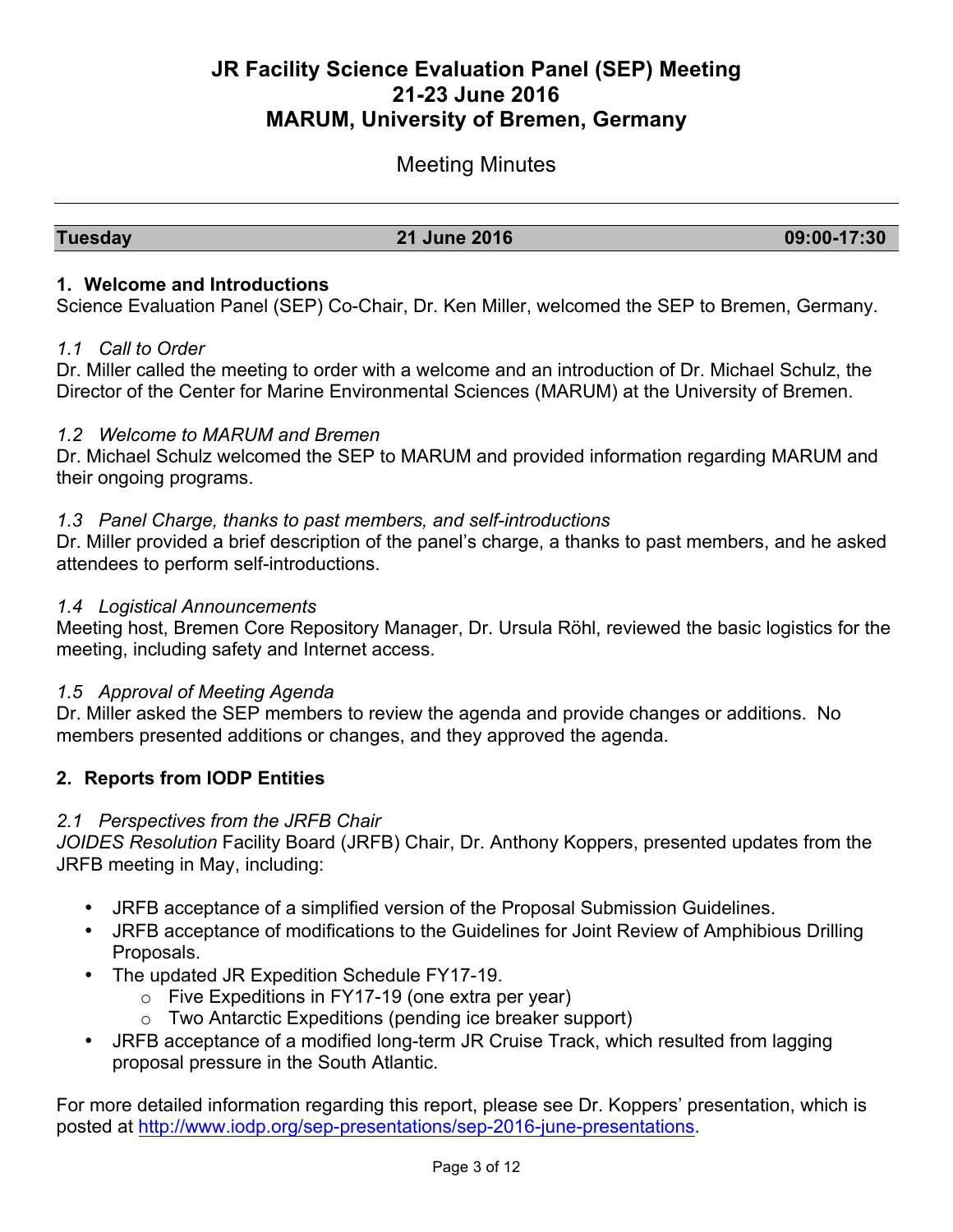### *2.2 NSF Report*

NSF Program Manager, Dr. Tom Janecek, reviewed the key points of progress and/or change within the IODP. These included:

- FY17 Budget
	- o Positive Financial Situation (Low fuel prices, efficient operations, and Complementary Project Proposal (CPP) funding)
	- o Expected FY17 Contributions to JR operations by NSF, IODP partners, and CPPs
	- o This funding provides for 10 months/year of JR operations for FY17-19, icebreaker support, logging while drilling, and a new XRF scanner.
- JR Facility Review
	- o 5-year Cooperative Agreement (CA) for JR operation requires annual reviews
	- o Reviews provide for "mid-course" corrections and for input on renewal or re-competition of the CA
	- o NSF Panel met at the *JOIDES Resolution* Science Operator (JRSO) in February 2016 for the FY15 review
		- U.S., European, Japanese, Australian, and Canadian scientists served on the panel
		- NSF received the FY15 co-chief review report
		- § The final report is confidential, but shared with NSF financial partners and the JRFB
	- o NSF was pleased to receive the determination that "The *JOIDES Resolution* Science Operator Site Visit Panel concludes that the facility is being **managed exceptionally well by the JRSO**, and that it is **also being overseen effectively by the** *JOIDES Resolution* **Facility Board (JRFB)** and the National Science Foundation (NSF) to meet the IODP Science Plan."
	- $\circ$  NSF accepted all Panel recommendations and has asked the JRSO to implement or consider the recommendations important for:
		- Implementing a 10 month operation model
		- Reducing operational risk
		- Improving program visibility
		- Having modest budget implications

Dr. Janecek then reviewed the schedule obtaining NSF funding authorization for for the next phase of the IODP, reminding the group that the NSF is not renewing the IODP (which is operating under a 10 year plan; 2013-2023), but rather seeking authorization for funds to operate the US contribution to the IODP (the JR) over the period from 2019-2023. He noted that a key point in this schedule is the U.S. Community Workshop (similar to the 2012 Denver workshop), which will work to evaluate the effectiveness of the JR toward achieving the Science Plan challenges, and determine how essential the JR is in meeting the remainder of the Science Plan challenges.

As the final part of his presentation, Dr. Janecek gave the following overview of the JR100 Program:

- Program utilizing **non-IODP NSF** funds to conduct APC coring up to 100 mbsf for 2-4 weeks during the JR's annual tie-up periods, at available and appropriate locations in the geographic area of the tie-up port.
- Takes into consideration deeper coring needs by the US community, lack of long-coring capability in the US, and the availability of the JR.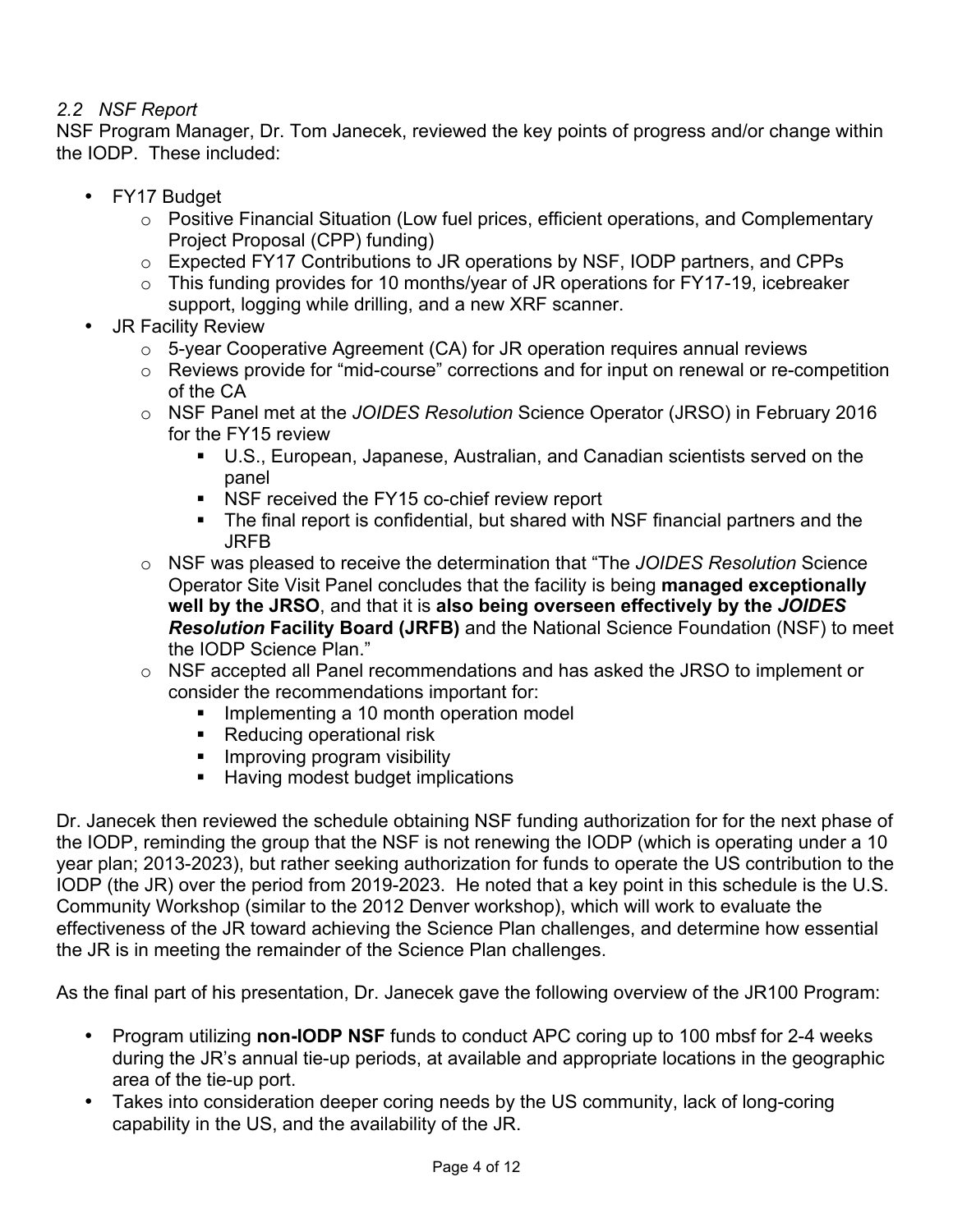- Non-IODP NSF funding would be provided by NSF science programs (e.g., Marine Geology and Geophysics) and the NSF Ship Operations program.
- 100 meter limit is primarily set by environmental assessment issues (drilling vs. coring)
- Coring period determined after JRFB sets the JR's IODP schedule.
- Science staffing, similar to typical UNOLS cruise, is driven by scientific needs and funding availability.
- Cores resulting from the program would be stored as determined by the proposal.

Dr. Janecek noted that the first opportunity to implement this program would most likely be FY2019 (or possibly late FY2018). The program will start later this fall with an explanatory Dear Colleague letter from NSF. NSF will decide to continue their support of the program based on funding availability and the success of preliminary efforts.

For more detailed information regarding this report, please see Dr. Janecek's presentation, which is posted at http://www.iodp.org/sep-presentations/sep-2016-june-presentations.

### *2.3 JR Science Operator (JRSO) Report*

Dr. Mitch Malone, JRSO Liaison, presented highlights of the JR's recent expeditions (360 and 361) and he updated the attendees regarding:

- FY15 Co-chief review (353-356): 22-23 February
- NSF Facility Review Panel: 24-26 February
- Scientific Staffing status
- Search for Expedition Project Manager (in progress)

Dr. Malone concluded his report with a map showing upcoming JR Expeditions. For more detailed information regarding this report, please see Dr. Malone's presentation, which is posted at http://www.iodp.org/sep-presentations/sep-2016-june-presentations.

### *2.4 MSP / EFB, Science Operator Report*

Dr. Gilles Lericolais, ECORD Facility Board (EFB) Chair, presented a report of progress for the EFB from their March 2015 meeting, which included:

- A current list of ECORD Facility Board members
- A summary of 2015 and 2016 Expedition progress:
	- $\circ$  Expedition 357: Atlantis Massif A review committee will convene in 2016
	- o Expedition 364: Chicxulub Crater The Onshore Science Party will start in September
- A summary of the two expeditions schedule for 2018
	- o Expedition 373: Antarctic Cenozoic Paleoclimate
	- o Expedition 377: Arctic Ocean Paleoceanography
- A review of proposals at the EFB and their current status
- The current Mission Specific Platform (MSP) scheduling strategy
- EFB consensus statements and action items

Dr. Sally Morgan, ECORD Science Operator (ESO) Liaison, presented a summary of ESO operations completed in 2015 and 2016:

- Expedition 357: Atlantis Massif: Serpentinization and Life
- Expedition 364: Chicxulub Impact Crater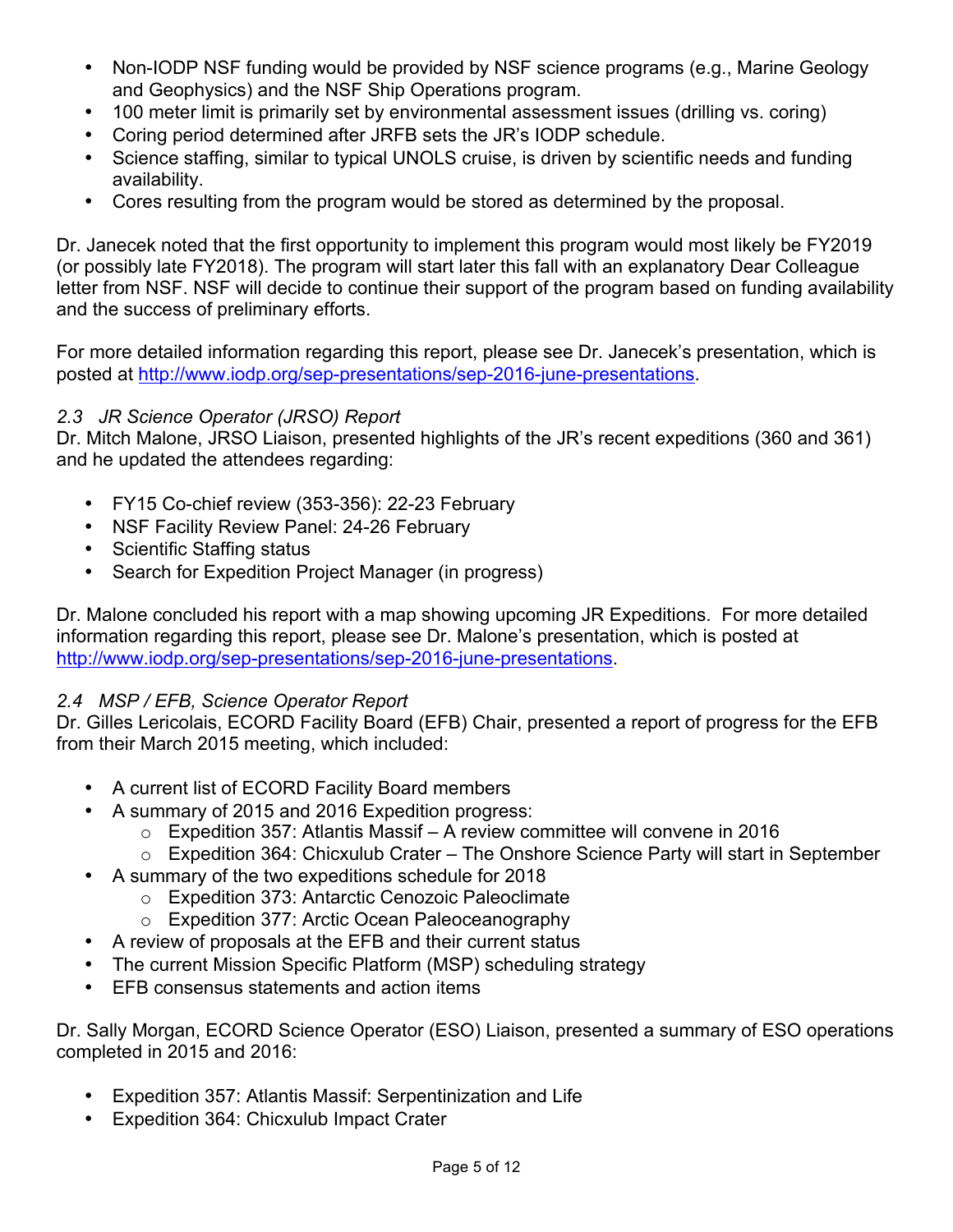And she summarized plans/progress regarding upcoming Expeditions 373 and 377.

She noted that the ECORD School of Rock was held in Portugal in 2015, the Second ECORD Training Course was held in Bremen in March, the 1<sup>st</sup> ECORD Petrophysics Summer School was scheduled in Leicester in late June, and the  $10<sup>th</sup>$  ECORD Summer School (Submarine Geohazards) was scheduled in Bremen in September.

For more detailed information, please see Dr. Lericolais' and Dr. Morgan's presentations, which are posted at http://www.iodp.org/sep-presentations/sep-2016-june-presentations.

#### *2.5 Chikyu / CIB, Science Operator Report*

Center for Deep Earth Exploration (CDEX) liaison Dr. Nobu Eguchi provided the CDEX/CIB (Chikyu IODP Board) Report, which included summaries of:

- Expedition 365 results
	- o Successful retrieval of GeniusPlug and installation of LTBMS (Long-Term Borehole Monitoring System) in fewer days than scheduled
	- o Extra time used for coring
	- o Good outreach program
	- o LTBMS DONET (Dense Ocean Floor Network system for Earthquakes and Tsunamis) hook up completed just a few days ago
- CIB meeting #4 consensus statements and board membership changes
- Expedition 370: T-Limit of the Deep Biosphere off Muroto
	- $\circ$  Section of Site ODP11-74B original site was too close to a submarine cable

For more detailed information, please see Dr. Eguchi's presentation, which is posted at http://www.iodp.org/sep-presentations/sep-2016-june-presentations.

#### **3. Science Support Office Report**

Dr. Holly Given, IODP Science Support Office (SSO) Executive Director began her report with a reminder regarding the need for those present to abide by the IODP Proposal Confidentiality Policy, and she updated the group on the recent developments at the SSO, including:

- Updates to the IODP Proposal Submission Guidelines and where to find them
- The new web site:
	- $\circ$  Highlights and features sorting tables and improved links
	- $\circ$  A request to please review the site and email comments to Dr. Given
- Revisions to the Proposal Data Base (PDB) submission system
	- o Guides the creation of proposal parts.
	- o All input parameters are now stored in a relational database
- Proposal / Review Developments
	- o Link sites (in table) to Site Forms
	- o E-notification to co-proponents
	- o FY17: Site Survey Data Bank (SSDB) to add concept of "data package submission" to align with proposal submission
	- o FY17: SSO will add expertise in marine seismic imaging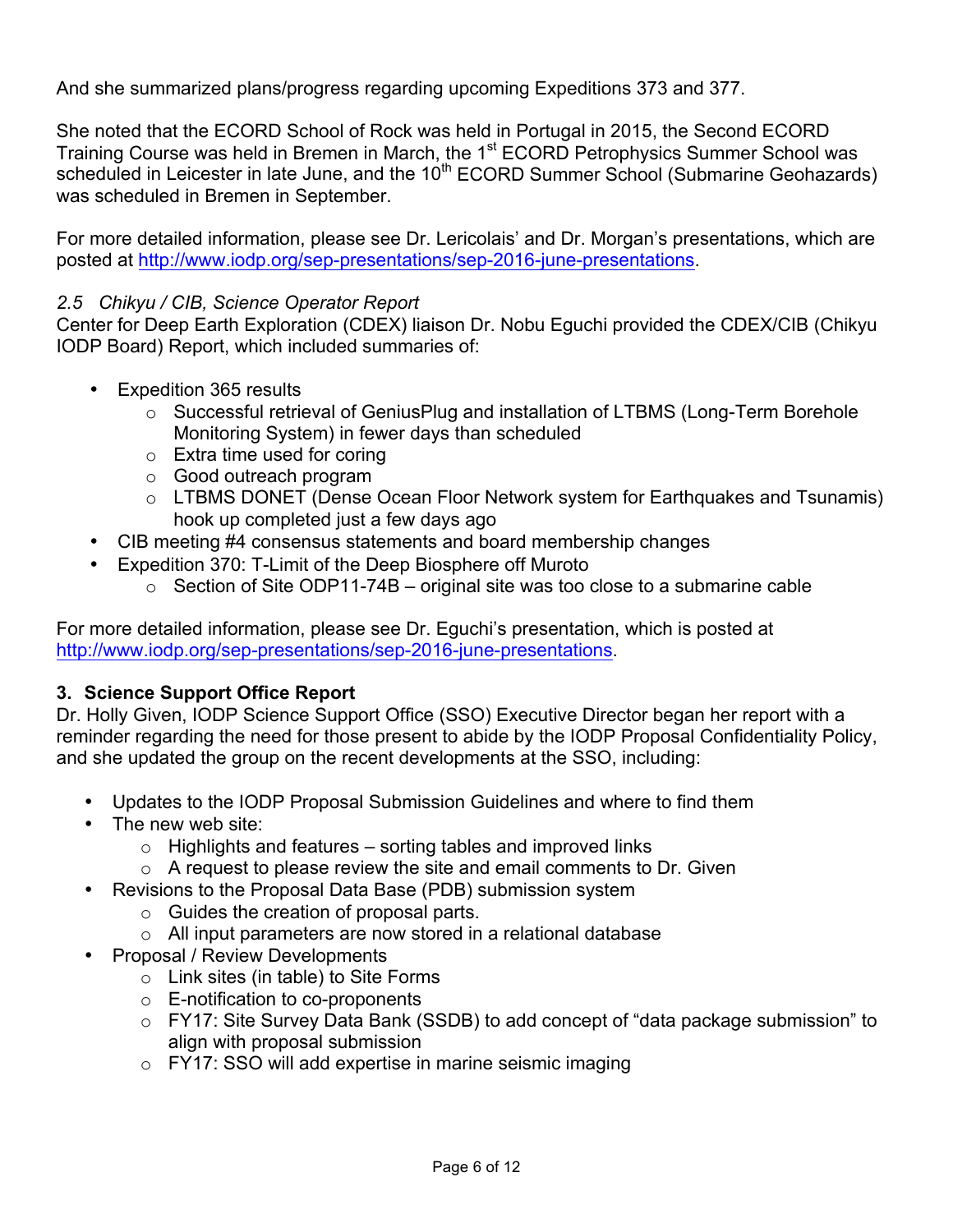Dr. Given concluded her report with a review of proposal submission, proposal distribution, and data file statistics. For more detailed information, please see Dr. Given's presentation, which is posted at http://www.iodp.org/sep-presentations/sep-2016-june-presentations.

#### **4. The Proposal Review and Advisory Process**

Drs. Miller and Mallinson (SEP Co-Chairs) provided an update regarding the panel status and function, and a more detailed review of panel procedures.

#### *4.1 Review Procedures and Discussion of data guidelines and site characterization*

Dr. Miller reminded those in attendance of their requirement to keep the content and discussion of all proposals confidential. He provided a brief update regarding the SEP status and function, and he reviewed the results for the proposals reviewed in the previous two SEP meetings.

Dr. Miller then summarized proposal review procedures through:

- Highlights from the SEP Terms of Reference
- General evaluation criteria for IODP proposals and response letters
- Rating of the proposal (after external review)
- Notes regarding drilling plan review and having sufficient alternate sites

Dr. Dave Mallinson continued the overview by providing details of Site Survey Data review procedures, including:

- Characterizing Site Survey Data
- General data requirements and accepted formats (from the Guidelines)
- Classification System
- WD preparation of proposal reviews
- Proposal Evaluation Form
- Actions for panelists with Conflicts of Interest

Dr. Miller then presented a summary of the proposals submitted for the April 1 deadline and their possible destinations, and he reminded the panelists to submit their written reports to Dr. Michiko Yamamoto.

For more detailed information, please see Dr. Miller and Dr. Mallinson's Review Procedure presentation, which is posted at http://www.iodp.org/sep-presentations/sep-2016-june-presentations.

#### **5. Review of Proposals**

The SEP reviewed one new proposal (out of normal order) at the start of the review process, to accommodate the panel's schedule. The SEP then proceeded with:

#### *5.1 Revised proposals*

The SEP began their reviews of revised proposals.

#### **18:00 Meeting Adjourned for the Day**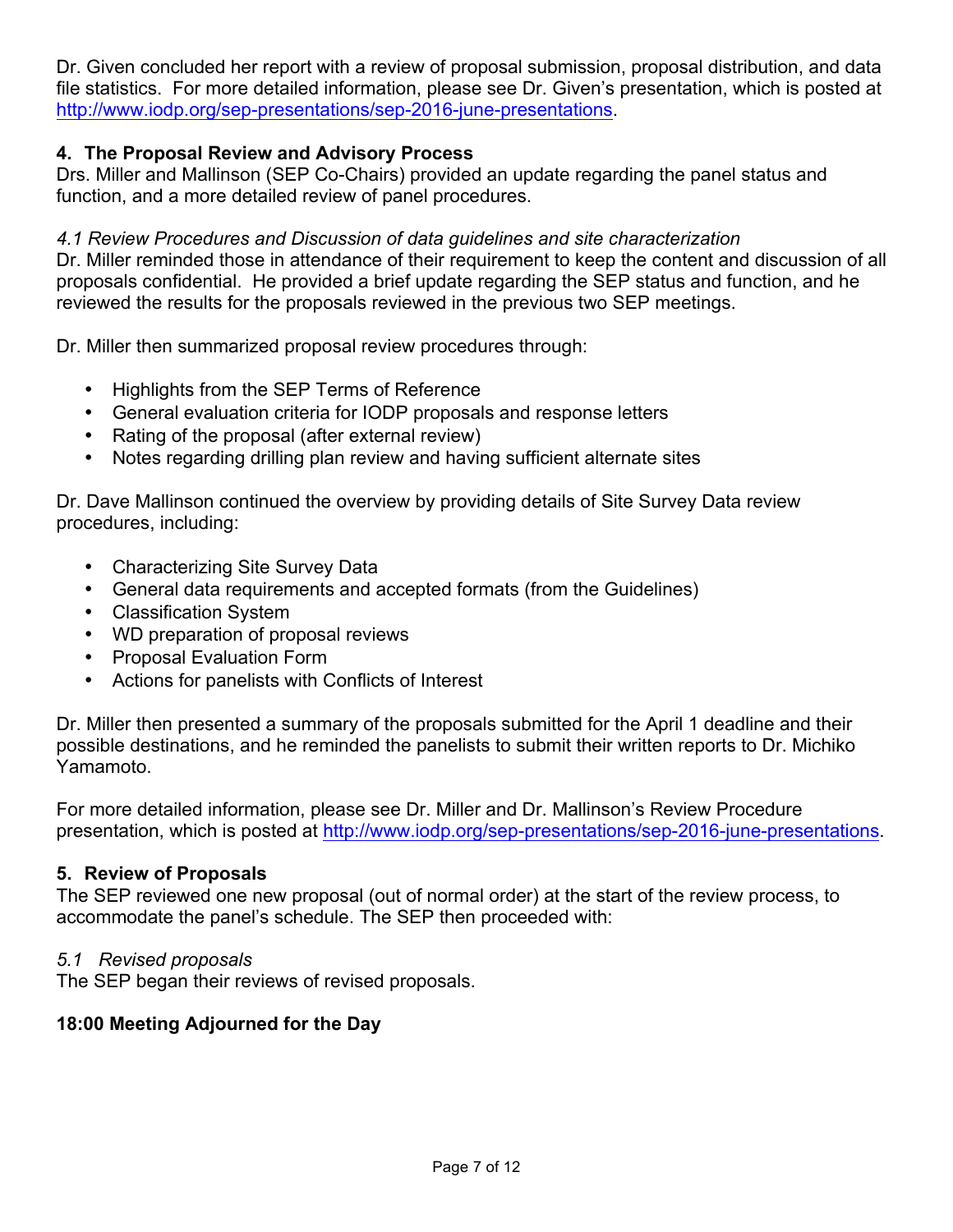#### *5.1 Revised proposals (Continued)*

The SEP completed their reviews of revised proposals.

#### *5.2 Externally Reviewed Proposals*

The SEP reviewed externally reviewed proposals.

Prior to the lunch break, Dr. Achim Kopf gave a short science talk, in which he presented the results of Expedition 365: NanTroSEIZE Shallow Megasplay LTBMS.

#### *5.3 New proposals*

The SEP began their reviews of new Pre-proposals.

#### **17:35 Meeting Adjourned for the Day**

| <b>Thursday</b> | 23 June 2016 | 09:00-17:00 |
|-----------------|--------------|-------------|
|                 |              |             |

#### *5.3 New proposals*

The SEP completed their reviews of new Pre- and APL proposals.

#### **6. Discussion of the role of long coring (Calypso type) in IODP**

Dr. Miller presented a summary of issues encountered with the 2014 review of a Multiphase Drilling Proposal (MDP) and the review of one of its daughters as a pre-proposal at this SEP, where proponents specified the use of a particular vessel as a mission-specific platform. He noted that in the June 2014 review of the MDP, the reviewers reminded the proponents that it is not appropriate for the proponent to specify platforms, and advised them to better identify science-based targets. Unfortunately, the daughter pre-proposal reviewed by this SEP ignored this guidance. Further, SEP found that the pre-proposal emphasized multiphase drilling coring, but did not present hypothesisdriven science questions.

Dr. Miller then summarized the guidance provided to the SEP from NSF regarding this issue:

- The current bilateral Memorandum of Understanding (MOU) between NSF and ECORD Management Agency (EMA) provides for the use of long piston coring by ESO when conducting MSP operations.
- The IODP advisory panels report to the JRFB, but NSF has agreed to let other platform providers use the SEP and Environmental Protection and Safety Panel (EPSP) to evaluate proposals for their platforms. Therefore, SEP will need to evaluate IODP proposals that might be conducted by ESO using a long piston coring facility.
- This aspect of the NSF-EMA MOU may or may not be part of the next MOU between NSF and EMA (to be negotiated in 2018, operative in 2019)

Dr. Gilles Lericolais recalled Appendix C of the ECORD-NSF MoU signed for the period 2014-2019 concerning the participation of the members of the JR consortium to MSP operations. Appendix C says that ECORD will be responsible for funding and implementing MSP operations for IODP as an independent Platform Provider. ECORD considers that if the proposal will contribute to the IODP Science Plan, it is logical that SEP should review it. Nevertheless, Dr. Lericolais supports the statement that it is not up to the proponents to decide which platform should be used to fulfill their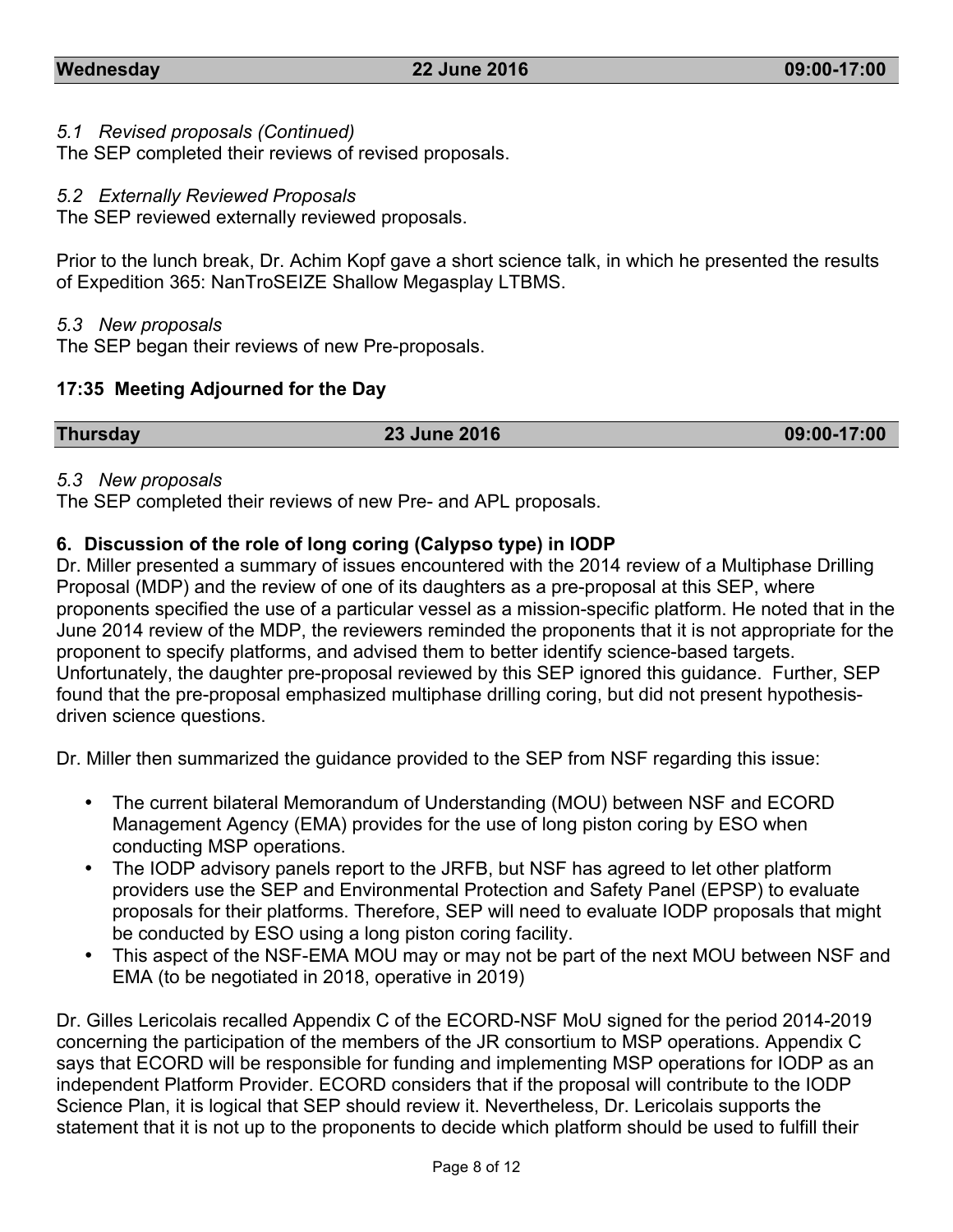objectives. This is under SEP mandate. But, if an MSP is considered by SEP necessary to reach the scientific objectives of a positively-evaluated proposal, it is the responsibility of the ECORD entities to plan and implement the operations. If long piston coring is considered appropriate to achieve the objectives, there is no reason not to use it.

Dr. Janecek also reminded the attendees that the role of Watch Dog 5 (WD5) was created to give the operators a chance to reality-check proposals for their appropriateness on the available platforms.

In general discussion, the attendees agreed that all long-coring (Calypso-type) proposals that address the IODP Science Plan via hypothesis-driven science are welcome. The participating operators determine if the sampling or platform proposed is appropriate, but the platform providers will only consider funding proposals if the science is deemed worthy by the SEP.

Dr. Marguerite Godard noted that proponents have the option of proposing some or all of their IODP related coring directly to the agencies funding their preferred platform. She suggested that we make this clear to proponents who are not part of the IODP community. Others noted that the advantage of submitting this type of proposal within the IODP system is the quality of core storage, as well as data and publication management.

Dr. Miller reiterated that for this pre-proposal review, the proponent is specifying the platform, and they should not.

#### **7. Summary of SEP reviews**

As summarized below, Dr. Miller reviewed the results and ratings (as necessary) for each of the proposals discussed at this meeting.

| Proposal#   Type |                   | Title                                                          | PI                      | Stage      | Platform   | <b>Theme</b>  | <b>Result</b>          |
|------------------|-------------------|----------------------------------------------------------------|-------------------------|------------|------------|---------------|------------------------|
| 835              | Full <sub>2</sub> | Japan Trench Tsunamigenesis                                    | Shuichi Kodaira         | <b>SEP</b> | NR-Chikyu  | <b>EM</b>     | <b>CIB-Excellent</b>   |
| 852              | CPP <sub>2</sub>  | <b>North Sea GlaciStore</b>                                    | <b>Heather Stewart</b>  | <b>SEP</b> | <b>MSP</b> | CO            | <b>Deactivate</b>      |
| 853              | <b>Full</b>       | <b>South Atlantic Transect</b>                                 | <b>Rosalind Coggon</b>  | <b>SEP</b> | <b>JR</b>  | <b>CO</b>     | <b>Revise</b>          |
| 859              | <b>Full</b>       | <b>Amazon Margin Drilling</b>                                  | <b>Paul Baker</b>       | <b>SEP</b> | <b>JR</b>  | <b>CO</b>     | <b>Revise</b>          |
| 871              | CPP <sub>2</sub>  | Lord Howe Rise Continental Ribbon                              | <b>Ron Hackney</b>      | <b>SEP</b> | Chikyu     | EC.           | <b>External Review</b> |
| 887              |                   | Add (CPP2) Gulf of Mexico Methane Hydrate                      | <b>Peter Flemings</b>   | <b>SEP</b> | <b>JR</b>  | <b>EM</b>     | JRFB - Excellent       |
| 895              | Pre(ADP)          | Mediterranean-Atlantic Gateway Exchange                        | Rachel Flecker          | <b>SEP</b> | <b>JR</b>  | <sub>co</sub> | <b>Full</b>            |
| 896              | Pre               | North Atlantic Fjord Sediment Archives                         | Jacques Giraudeau       | <b>SEP</b> | <b>MSP</b> | CO            | Deactivate             |
| 897              | <b>APL</b>        | Southern Ocean Cretaceous Anoxia                               | Simon Holford           | <b>SEP</b> | JR         | CO            | JRFB - Exp369          |
| 898              | Pre               | Fore Arc Mohole-to-Mantle                                      | Katsuyoshi Michibayashi | <b>SEP</b> | JR-Chikyu  | EC            | Full                   |
| 899              | Pre               | Tyrrhenian Continent-Ocean Transition                          | Nevio Zitellini         | <b>SEP</b> | <b>JR</b>  | <b>EC</b>     | Deactivate             |
| 900              | Pre               | Rainbow Massif Hydrothermalism                                 | Muriel Andreani         | <b>SEP</b> | <b>JR</b>  | <b>BF</b>     | Full                   |
| 901              | <b>APL</b>        | Taiwan Arc-Continent Collision                                 | Tim Byrne               | <b>SEP</b> | <b>JR</b>  | EC            | Deactivate             |
| 902              | Full              | Iceberg Alley Paleoceanography                                 | Michael E. Weber        | <b>SEP</b> | <b>JR</b>  | CO            | <b>External Review</b> |
| 903              | Pre               | Argentine Margin Seaward Dipping Reflectors Denise K. Kulhanek |                         | <b>SEP</b> | <b>JR</b>  | EC            | Full                   |
| 1904             | Pre               | Sao Paulo Plateau Continental Rifting                          | Julio Almeida           | <b>SEP</b> | <b>JR</b>  | EC            | Deactivate             |
| 905              | <b>APL</b>        | Goodenough Basin Subduction System                             | Roger Buck              | <b>SEP</b> | <b>JR</b>  | EC            | Deactivate             |
| 863A             | Pre               | <b>ISOLAT: Indian Antarctic Paleoceanography</b>               | Xavier Crosta           | <b>SEP</b> | <b>MSP</b> | <sub>co</sub> | Deactivate             |

: Came back from external review

:,Revised :,New

Dr. Miller also reminded the team that their review reports were due to Michiko no later than Monday 27 June 2016.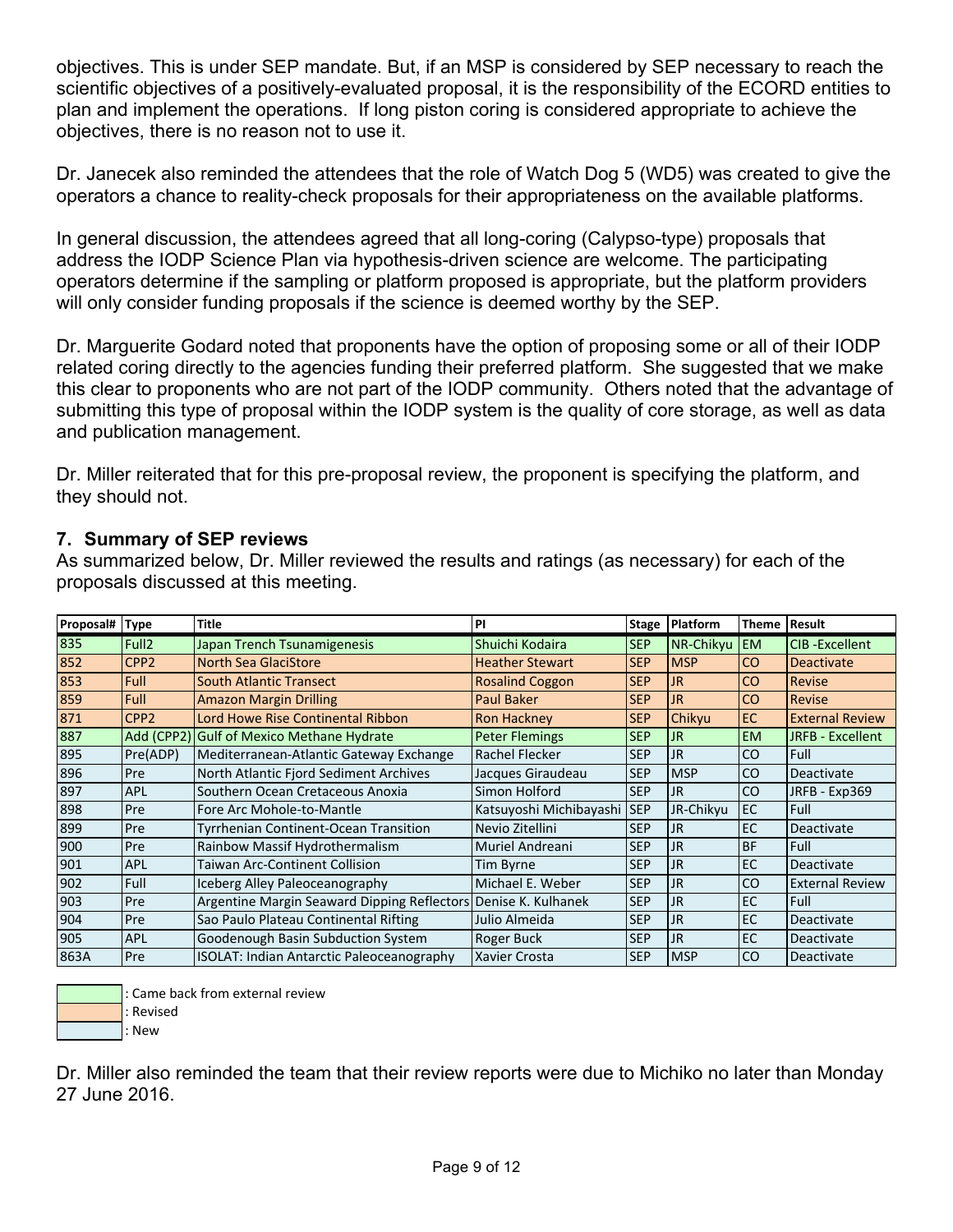Dr. Heiner Villinger asked if or how SEP members can determine if an expedition was able to complete their proposed science. Other attendees indicated this information could be found in or through:

- The Preliminary Expedition Report If the desired samples were collected, the science can be done, and a section of this report should indicate if the science questions were answered.
- Publications resulting from the expedition These generally lag by 3 years.
- The IODP Forum The Forum Chair tracks expedition science questions to Science Plan challenges.
- The proposal and possibly the Proposal Review Report
	- $\circ$  Proposals in the vicinity of a previous expedition should indicate how the previous expedition answered their science questions.
	- $\circ$  Proposal Review Reports should detail expectations for the proponent to compare their work to that done in other (similar or nearby) expeditions.
- SEP meeting science talks.

Several participants request that, as part of future SEP meetings, someone present an informal summary of the recent cruises and how well or how completely the science from the individual expeditions was performed: Answering the question "Did they achieve the expected outcome?"

#### **8. Schedule of next SEP Meeting**

Dr. Miller announced that the next SEP Meeting is scheduled for 10-12 January 2017 in La Jolla, California, at Scripps Institution of Oceanography.

He also asked for input from the attendees regarding the venues for the 20-22 June 2017 meeting. Of the venue options discussed (Edinburgh, Scotland and Lisbon, Portugal), Lisbon emerged (in a raised-hand vote) as the preferred venue.

### **9. Consideration of the next SEP Co-Chair for Site Characterization**

Dr. Miller reviewed the process of seeking, vetting, and submitting nominations for the SEP Co-Chair to replace Dr. Mallinson. From this process, he gathered the following four nominees, and asked the SEP for comments regarding these nominees.

- Sean Gulick, UTIG
- Lisa McNeill, Southampton
- Peter Vrolijk (ret.)
- Gabrielle Uenzelmann-Neben, AWI

Dr. Miller stated that all four nominees were contacted and are willing to be considered. Following a brief discussion, the SEP agreed to send all four nominations to the JRFB for their review and selection of the next SEP Co-Chair.

### **10.Thanks to Members Rotating off**

Dr. Miller extended thanks on behalf of the SEP to the members who are rotating off the SEP following this meeting. He also led the meeting attendees in gaining consensus in support of the following statement:

The SEP would like to thank Dave Mallinson for his service and commitment to the IODP, the PEP, and the SEP. Dave's enthusiasm for the science and his great optimism were infectious and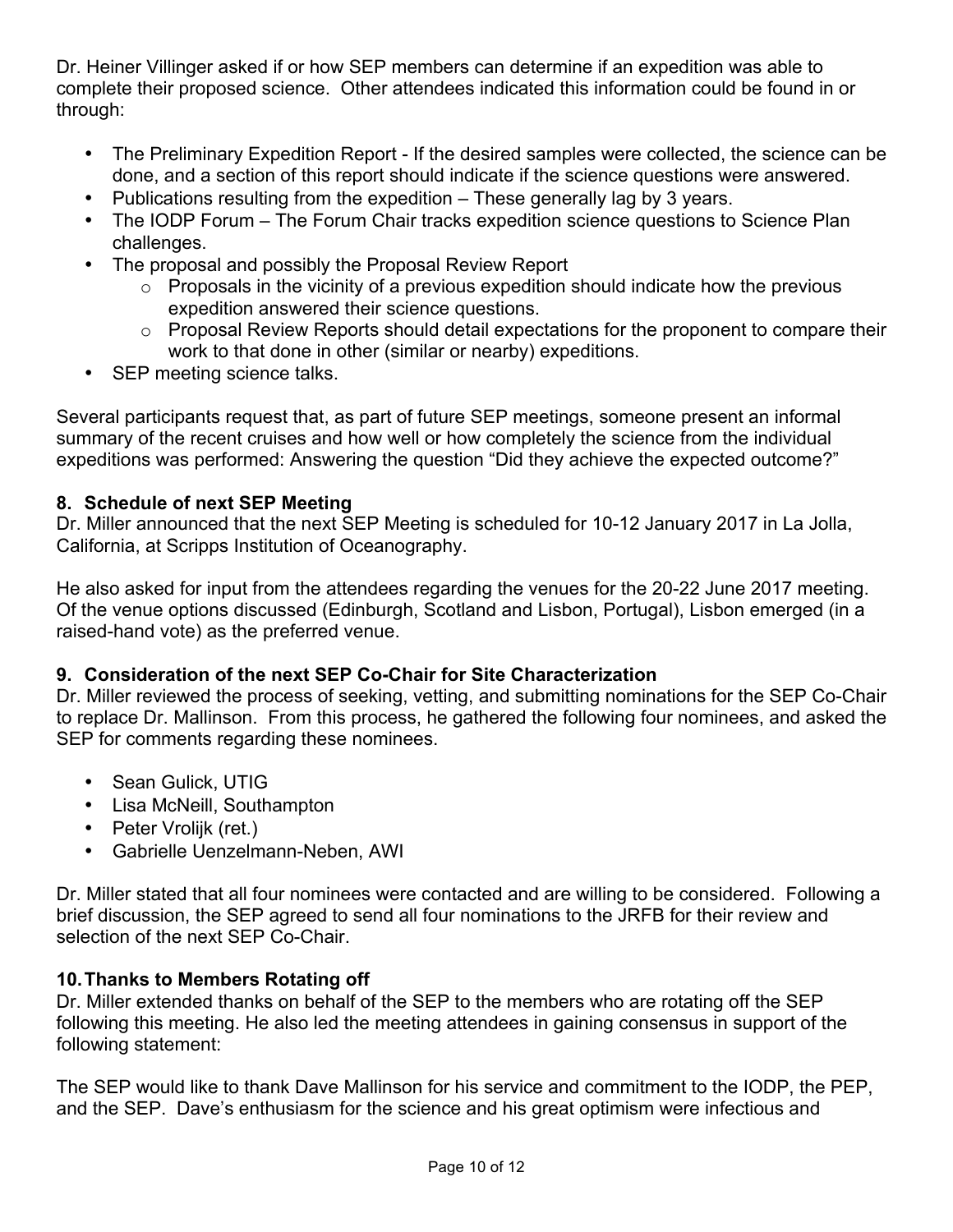provided a much needed stimulus to panelists during long meetings. His communication and organizational skills were a tremendous factor in the successful navigation of the muddy waters involved in the transition from PEP/SCP to the SEP, and the advancement of numerous proposals to the expedition phase. His term as chair represents a major contribution to the Earth Sciences.

Dr. Miller and Dr. Given asked that JRFB Chair, Dr. Anthony Koppers send this statement to an appropriate person at East Carolina University.

#### **11.All Other Business**

Dr. Miller reminded the SEP members that co-chief nominations are needed for proposals 567 and 751, and he asked that the members email these to the SSO at science@iodp.org

In addition, Dr. Miller requested and received consensus support for the following letter of thanks to Dr. Michael Schulz (with special thanks to Dr. Ursula Röhl) and MARUM for hosting this meeting.

Michael Schulz 23 June 2016 Director, Center for Marine Environmental Sciences (MARUM)

Dear Michael,

The IODP Science Evaluation Panel has enjoyed another very successful meeting at MARUM, in large part due to the hospitality and thoughtfulness of our gracious host, Dr. Ursula Röhl. We would like to express our gratitude to Ursula and her staff for coordinating this meeting with great care and consideration of our needs. We offer you our sincere thanks for allowing us to once again conduct our meeting at MARUM in this beautiful and befitting location.

Sincerely, The IODP Science Evaluation Panel

Finally, Dr. Miller reminded the group that an email would arrive in the next few days with the Meeting Satisfaction Survey and asked all attendees to take a few minutes to respond.

#### **Announcements:**

- Dr. Rob McKay and Dr. Tim Naish are setting up a regional workshop (first half 2017) to cover SE Indian Ocean, Southern Ocean, Antarctic margin, and the SW Pacific, with a special emphasis on building proposals to attract the JR back into the region in the early 2020s. They will submit a workshop proposal to the USSP for the 1 December deadline.
- IODP sessions at AESC (Australian Earth Sciences Conference) next week, with an excellent array of talks from foreign (US, ECORD, Japan) and ANZIC speakers, and much support from US, ECORD, and Japan for ANZIC/IODP booth. Jamie Austin will be giving a brief talk at a VIP lunch in Canberra on 30 June 2016.
- IODP has a special session at the International Geological Congress. Forum Chair, Dr. Jamie Austin, will attend and will seek to bring South Africa on as an IODP member nation.
- A New England Hydrogeology workshop is tentatively scheduled for late Fall 2016 (USSSP funding secured, ICDP funding pending, proposal for funding at EFB).